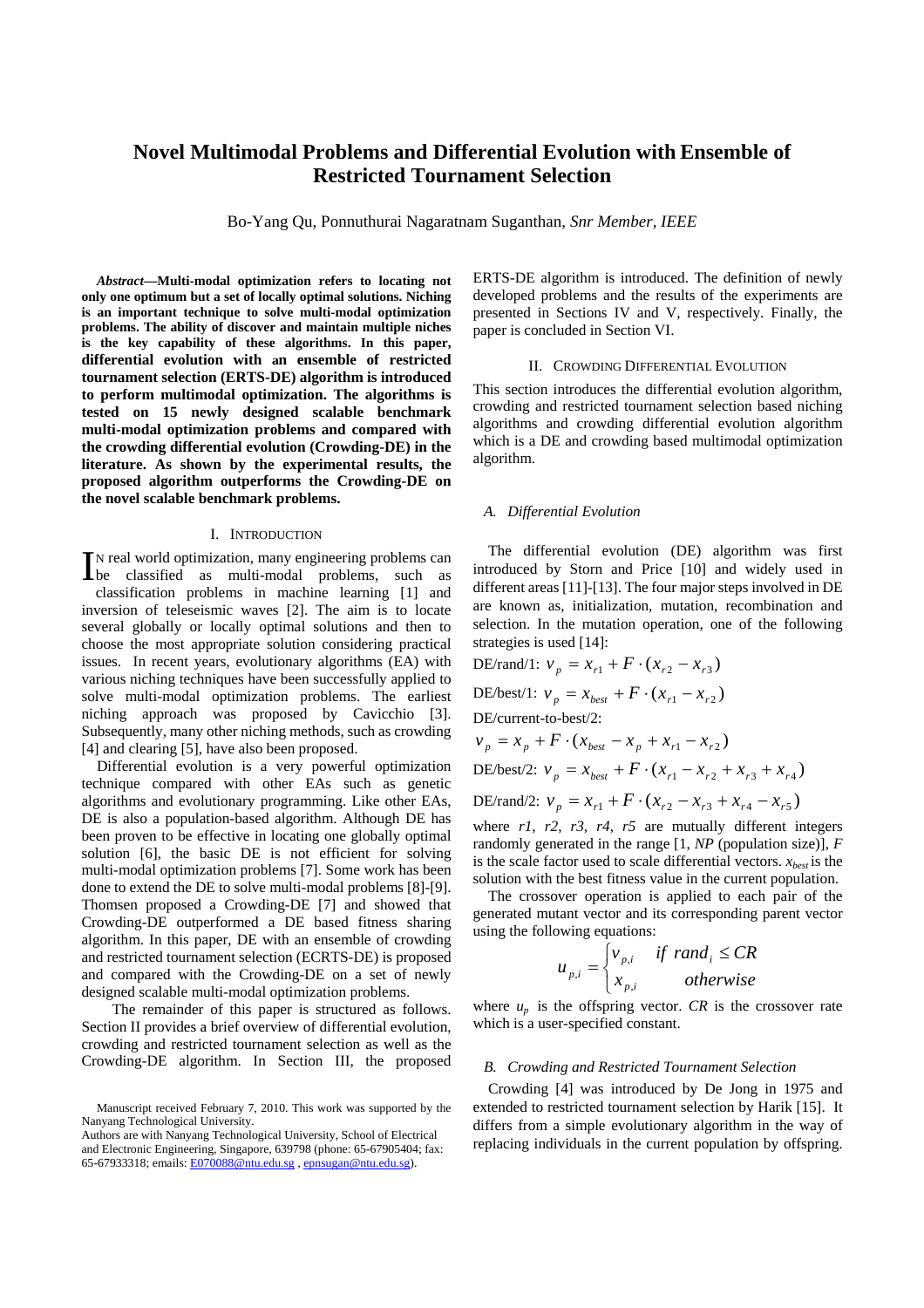For crowding and restricted tournament selection, in order to compare the offspring with the current population, a random set of *w* (window size) individuals are selected from the current population and the nearest to the offspring is determined by Euclidean distance measure. Finally, this nearest individual is replaced by the offspring if its fitness value is worse than the offspring's fitness value. This process is repeated for all the offspring in each generation. Crowding and restricted tournament selection methods are effective in maintaining the diversity of the population, which is important in multi-modal optimization.

### *C. Crowding DE*

Crowding DE was first introduced by Thomsen to solve multi-modal optimization problems [7]. In Crowding DE, the fitness value of an offspring is compared with that of the nearest individual in the current population (*w* is same as the population size). The steps of Crowding DE are shown in Table I.

| Table I. Crowding DE algorithm |                                                        |  |  |  |
|--------------------------------|--------------------------------------------------------|--|--|--|
| Step 1                         | Use the basic DE to produce $NP$ (population size)     |  |  |  |
|                                | offspring.                                             |  |  |  |
|                                | For $i=1:NP$                                           |  |  |  |
| Step 2                         | Calculate the Euclidean distance values of the         |  |  |  |
|                                | offspring( $i$ ) to the other individuals in the DE    |  |  |  |
|                                | Population.                                            |  |  |  |
| Step 3                         | Compare the fitness value of offspring $(i)$ and       |  |  |  |
|                                | the fitness value of the individual that has the       |  |  |  |
|                                | smallest Euclidean distance. The offspring will        |  |  |  |
|                                | replace the individual if it is fitter than the        |  |  |  |
|                                | individual.                                            |  |  |  |
|                                | Endfor                                                 |  |  |  |
| Step 4                         | Stop if the termination criterion is met, otherwise go |  |  |  |
|                                | to step 1.                                             |  |  |  |

## III. ERTS-DE

As we know, there is one key parameter *w* that controls the performance of restricted tournament selection (Crowding DE is a special case with *w=NP*). According to the "No free lunch" theorem [16], it is impossible to find one parameter value that can be better than all other parameter values for all problems. Motivated by this observation, an ensemble of restricted tournament selection DE is proposed using parallel populations with different window sizes. In other words, different populations are used. In this paper, two populations with two different window sizes are used. More populations can be used, if additional different parameters or different niching algorithms are used. Each population will generate its own offspring population. The populations need not only compete with their own offspring, but also the offspring generated by the other population. In this way, the algorithm

will always keep the offspring that was generated by the more suitable parameter leading to a better performance. The flowchart of the ERTS-DE algorithm is shown in Fig. 1.



Fig. 1. Flowchart of the ERTS-DE algorithm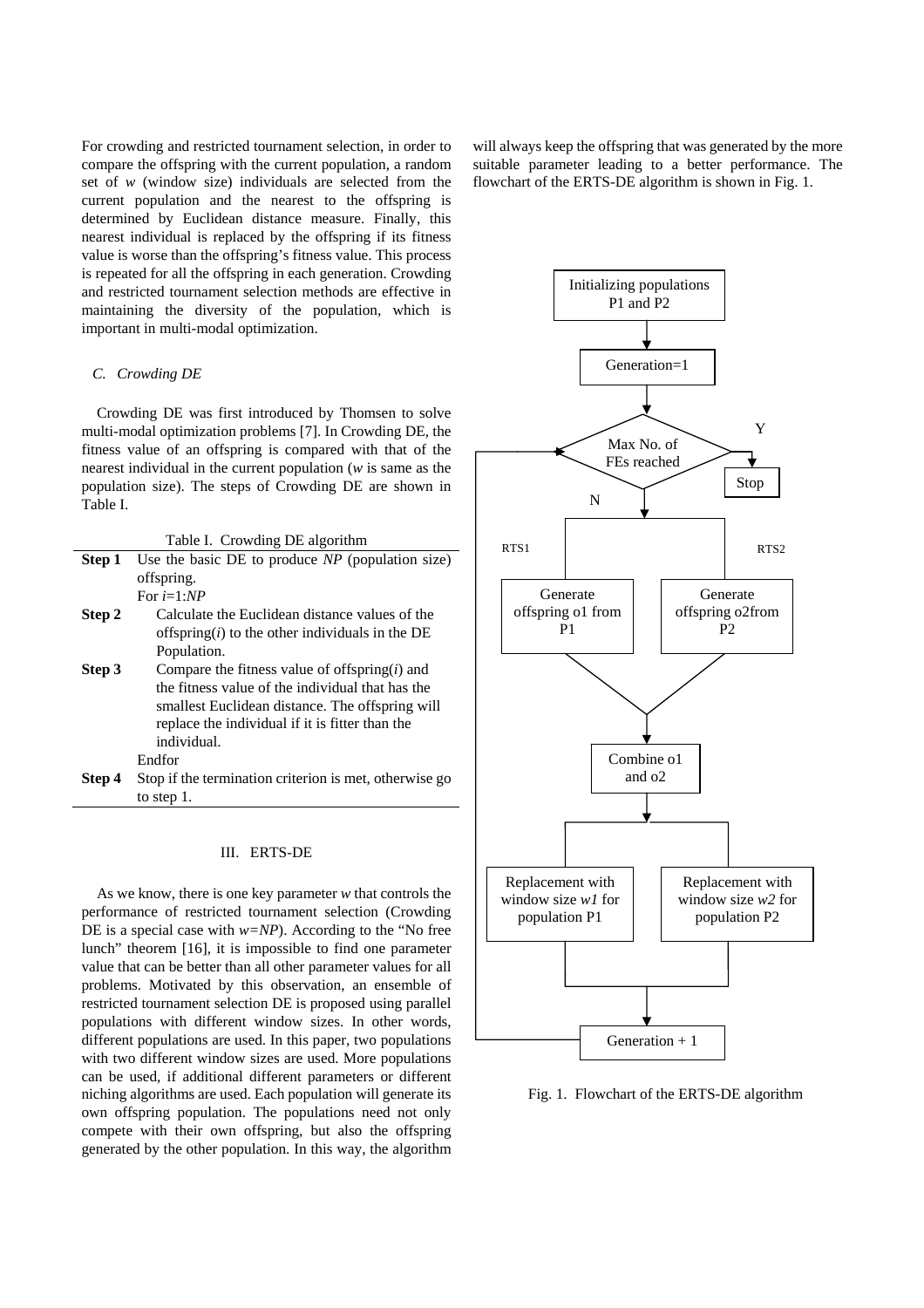### IV. PROBLEM DEFINITIONS

There are several multi-modal benchmark problems available in the literature. However, these problems are relatively easy and many algorithms can solve them perfectly. There is also a lack of scalable multi-modal problems. Therefore, it is difficult to differentiate the performance of advanced algorithms. To overcome these problems, a new set of scalable multi-modal problems is designed in this article by making use of composition functions in [17]. All the test functions are maximization problems with equal globally optimal fitness value of 0. The composition functions are defined as follows:

- $F(x)$ : new composition function
- $f(x)$ : i<sup>th</sup> basic function used to construct the composition function.
- *n*: number of basic functions (number of optima)
- *D*: dimensions (can be chosen from 1-100)
- *M<sub>i</sub>* : linear transformation matrix for each  $f_i(x)$
- $o_i$  : new shifted optima position for each  $f_i(x)$

$$
F(x) = \sum_{i=1}^{n} \left\{ w_i * [f_i](x - o_i) / \lambda_i * M_i) \right\}
$$

 $w_i$ : weight value for each  $f_i(x)$ , calculated as follow:

$$
w_i = \exp(-\frac{\sum_{k=1}^{D} (x_k - o_{ik})}{2D\sigma_i^2})
$$
  

$$
w_i = \begin{cases} w_i & w_i == \max(w_i) \\ w_i * (1 - \max(w_i). \land 10) & w_i \neq \max(w_i) \end{cases}
$$
  
then normalize the weight  $w_i = w_i / \sum_{i=1}^{n} w_i$ 

 $\sigma_i$ : used to control each  $f_i(x)$ 's coverage range. <sup>λ</sup>*i* : used to stretch compress the function.  $f_i(x) = C \cdot f_i(x) / |f_{\text{max }i}|$ , *C* is a predefined constant.

 $|f_{\text{max}i}|$  is estimated

 $\text{using: } |f_{\text{max }i}| = f_i((x / \lambda_i)^* M_i), x = [5, 5, ..., 5]$ 

### **Composition Function 1 (F1,** *n***=8)**

 $f_{1-2}(x)$ : Rastrigin's Function

$$
f_i(x) = \sum_{i=1}^{D} (x_i^2 - 10\cos(2\pi x_i) + 10)
$$

 $f_{3/4}(x)$ : Weierstrass Function

$$
f_i(x) = \sum_{i=1}^{D} \left( \sum_{k=0}^{k_{\text{max}}} \left[ a^k \cos(2\pi b^k (x_i + 0.5)) \right] \right) -
$$
  

$$
2 - 0.5 \text{ h} - 3 \text{ k} = -20
$$

a=0.5, b=3,  $k_{max}$ =20  $f_{5-6}(x)$ : Griewank's Function

$$
f_i(x) = \sum_{i=1}^{D} \frac{x_i^2}{4000} - \prod_{i=1}^{D} \cos(\frac{x_i}{\sqrt{i}}) + 1
$$
  
 $f_{7-8}(x)$ : Sphere Function

$$
f_i(x) = \sum_{i=1}^D x_i^2
$$

$$
\sigma_i = 1 \text{ for all } i
$$

 $\lambda = [1, 1, 10, 10, 5/60, 5/60, 5/32, 5/32]$ 

 $M_i$ : are all identity matrices

These formulas are basic functions; shift and rotation should be added to these functions. Take  $f_i$  as an example, the following function should be evaluated:

$$
f_i(z) = \sum_{i=1}^{D} (z_i^2 - 10\cos(2\pi z_i) + 10)
$$
  
where  $z = ((x - o_i) / \lambda_1)^* M_1$ .

### **Composition Function 2 (F2** *n***=6)**

 $f_{1-2}(x)$ : Griewank's Function  $f_{3-4}(x)$ : Weierstrass Function  $f_{5-6}(x)$ : Sphere Function  $\sigma_i = 1$  for all *i*  $\lambda = [1, 1, 10, 10, 5/60, 5/60, ]$  $M_i$ : are all identity matrices

### **Composition Function 3 (F3** *n***=6)**

 $f_{1-2}(x)$ : Rastrigin's Function  $f_{3-4}(x)$ : Griewank's Function  $f_{5-6}(x)$ : Sphere Function  $\sigma_i = 1$  for all *i*  $\lambda = [1, 1, 10, 10, 5/60, 5/60, ]$  $M_i$ : are all identity matrices

### **Composition Function 4 (F4** *n***=6)**

 $f_{1-2}(x)$ : Rastrigin's Function  $f_{3-4}(x)$ : Weierstrass Function  $f_{5-6}(x)$ : Griewank's Function  $\sigma_i = 1$  for all *i*  $\lambda = [1, 1, 10, 10, 5/60, 5/60, ]$  $M_i$ : are all identity matrices

# **Composition Function 5 (F5** *n***=6)**

 $f_{1-2}(x)$ : Rastrigin's Function  $f_{3-4}(x)$ : Weierstrass Function  $f_{5-6}(x)$ : Sphere Function

$$
\sigma_i = 1
$$
 for all *i*

$$
\lambda = [1, 1, 10, 10, 5/60, 5/60, ]
$$

 $M_i$ : are all identity matrices

### **Composition Function 6 (F6** *n***=6)**

 $f_{1-2}(x)$ : F8F2 Function

$$
F8(x) = \sum_{i=1}^{D} \frac{x_i^2}{4000} - \prod_{i=1}^{D} \cos(\frac{x_i}{\sqrt{i}}) + 1
$$
  

$$
F2(x) = \sum_{i=1}^{D-1} (100(x_i^2 - x_{i+1})^2 + (x_i - 1)^2)
$$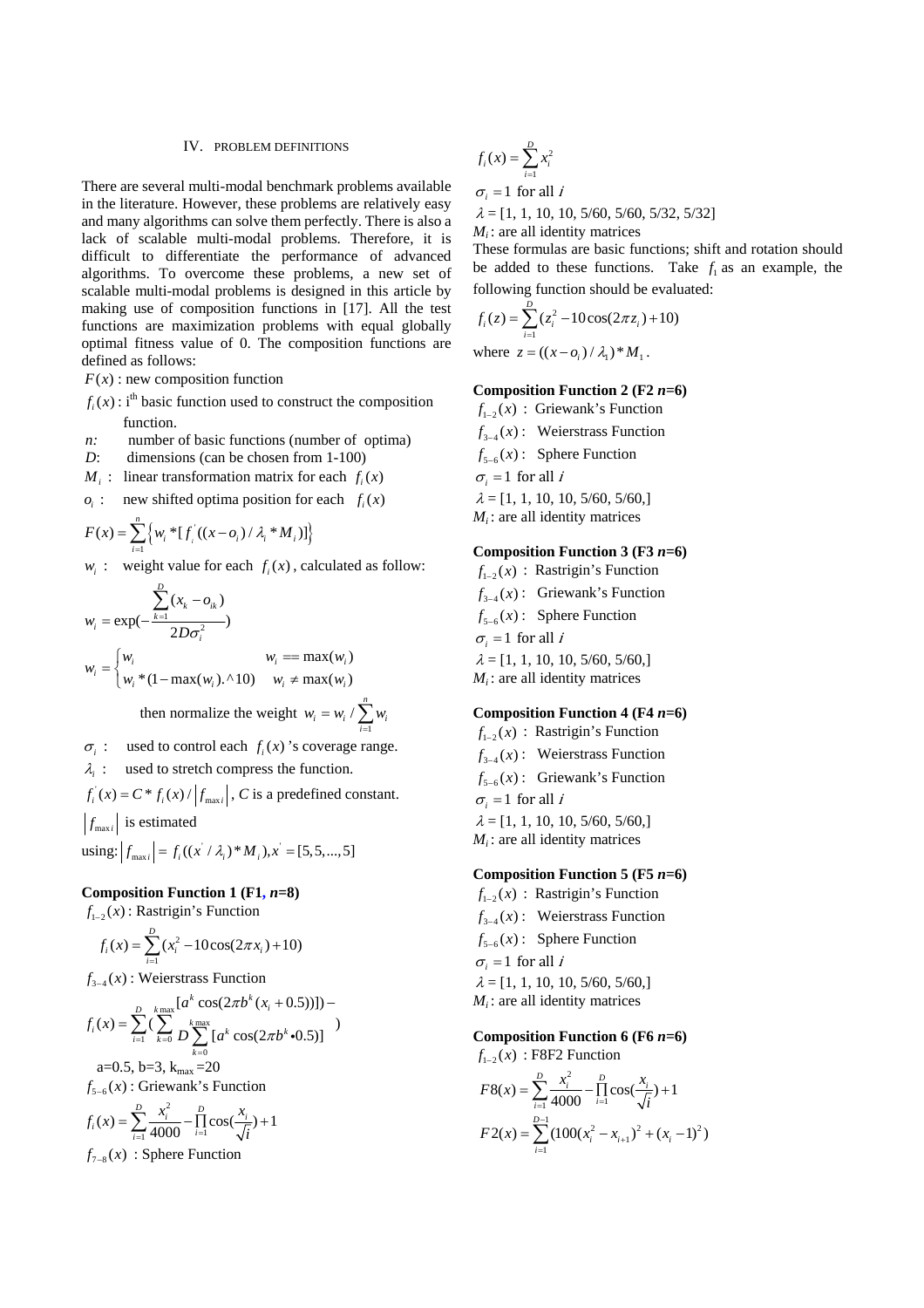$$
f_i(x) = FS(F2(x_1, x_2)) + FS(F2(x_2, x_3)) + ... +
$$
  
\n
$$
F8(F2(x_{D-1}, x_D) + FS(F2(x_{D,} x_1))
$$
  
\n
$$
f_{3-4}(x):
$$
 Weierstrass Function  
\n
$$
f_{5-6}(x):
$$
 Griewank's Function  
\n
$$
\sigma = [1, 1, 1, 1, 1, 2],
$$
  
\n
$$
\lambda = [5 * 5 / 100; 5 / 100; 5 * 1; 1; 5 * 1; 1]
$$
  
\n
$$
M_i: \text{ are all orthogonal matrix}
$$

### **Composition Function 7 (F7** *n***=6)**

 $f_{1-2}(x)$  : Rotated Expanded Scaffer's F6 Function  $2(1.2.2)$  $F(x, y) = 0.5 + \frac{(\sin^2(\sqrt{x^2 + y^2}) - 0.5)}{(1 + 0.001(x^2 + y^2))^2}$  $= 0.5 + \frac{(\sin^2(\sqrt{x^2 + y^2}) - (1 + 0.001(x^2 + y^2)))}{(1 + 0.001(x^2 + y^2))}$  $f_i(x) = F(x_1, x_2) + F(x_2, x_3) + ... + F(x_{n-1}, x_n) + F(x_n, x_1)$  $f_{3-4}(x)$ : F8F2 Function  $f_{5-6}(x)$ : Weierstrass Function  $\sigma = [1, 1, 1, 1, 1, 2],$  $\lambda = [5;10;5;1;5*5/100;5/100]$  $M_i$ : are all orthogonal matrix

### **Composition Function 8 (F8** *n***=6)**

 $f_{1-2}(x)$ : Rotated Expanded Scaffer's F6 Function  $f_{3-4}(x)$ : F8F2 Function  $f_{5-6}(x)$ : Griewank's Function  $\sigma = [1,1,1,1,1,2],$  $\lambda = [5 * 5 / 100; 5 / 100; 5 * 1; 1; 5 * 1; 1]$  $M_i$ : are all orthogonal matrix

### **Composition Function 9 (F9** *n***=6)**

 $f_{1-2}(x)$ : Rotated Expanded Scaffer's F6 Function  $f_{3-4}(x)$ : Weierstrass Function  $f_{5-6}(x)$ : Griewank's Function  $\sigma = [1,1,1,1,1,2],$  $\lambda = [5;10;5*5/100;5/100;5;1]$  $M_i$ : are all orthogonal matrix

### **Composition Function 10 (F10** *n***=6)**

 $f_{1-2}(x)$ : Rastrigin's Function  $f_{3-4}(x)$ : F8F2 Function  $f_{5-6}(x)$ : Weierstrass Function  $\sigma = [1,1,1,1,1,2],$  $\lambda = [5;10;5*5/100;5/100;5;1]$  $M_i$ : are all orthogonal matrix

# **Composition Function 11 (F11** *n***=8)**

 $f_{1-2}(x)$ : Rastrigin's Function  $f_{3-4}(x)$ : F8F2 Function  $f_{5-6}(x)$ : Weierstrass Function  $f_{7-s}(x)$ : Griewank's Function  $\sigma = [1,1,1,1,1,2,2,2]$ ,

 $\lambda = [5;1;5;1;50;10;5*5/200;5/200]$  $M_i$ : are all orthogonal matrix

### **Composition Function 12 (F12** *n***=8)**

 $f_{1-2}(x)$ : Rotated Expanded Scaffer's F6 Function  $f_{3-4}(x)$ : F8F2 Function  $f_{5-6}(x)$ : Weierstrass Function  $f_{7-8}(x)$ : Griewank's Function  $\sigma = [1, 1, 1, 1, 1, 2, 2, 2]$ ,  $\lambda = 5*5/100; 5/100; 5; 1; 5; 1; 50; 101$ 

 $M_i$ : are all orthogonal matrix

### **Composition Function 13 (F13** *n***=10)**

 $f_{1-2}(x)$ : Rotated Expanded Scaffer's F6 Function  $f_{3-4}(x)$ : Rastrigin's Function  $f_{5-6}(x)$ : F8F2 Function  $f_{7-8}(x)$ : Weierstrass Function  $f_{9-10}(x)$ : Griewank's Function  $\sigma = [1, 1, 1, 1, 1, 2, 2, 2, 2, 2]$ ,  $\lambda = [5 * 5 / 100; 5 / 100; 5; 1; 5; 1; 50; 10; 5 * 5 / 200; 5 / 200]$  $M_i$ : are all orthogonal matrix

### **Composition Function 14 (F14** *n***=10)**

All settings are the same as F13, except *Mi*'s condition numbers are [10 20 50 100 200 1000 2000 3000 4000 5000]

### **Composition Function 15 (F15** *n***=10)**

- $f_1(x)$ : Weierstrass Function
- $f(x)$ : Rotated Expanded Scaffer's F6 Function
- $f_3(x)$ : F8F2 Function
- $f_4(x)$ : Ackley's Function

$$
f_i(x) = -20 \exp(-0.2 \sqrt{\frac{1}{D} \sum_{i=1}^{D} x_i^2}) - \exp(\frac{1}{D} \sum_{i=1}^{D} \cos(2\pi x_i)) + 20 + e
$$

- $f<sub>s</sub>(x)$ : Rastrigin's Function
- $f<sub>6</sub>(x)$ : Griewank's Function
- $f_7(x)$ : Non-Continuous Expanded Scaffer's F6 Function

$$
F(x, y) = 0.5 + \frac{(\sin^2(\sqrt{x^2 + y^2}) - 0.5)}{(1 + 0.001(x^2 + y^2))^2}
$$
  
\n
$$
f_i(x) = F(y_1, y_2) + F(y_2, y_3) + ... + F(y_{D-1}, y_D) + F(y_D, y_1)
$$
  
\n
$$
y_i = \begin{cases} x_j & |x_j| < 1/2 \\ \text{round}(2x_j) / 2 & |x_j| > 1/2 \end{cases}
$$
 for  $j = 1, 2, ..., D$   
\n
$$
round(x) = \begin{cases} a - 1 & \text{if } x \le 0 \& b \ge 0.5 \\ a & \text{if } b < 0.5 \\ a + 1 & \text{if } x > 0 \& b \ge 0.5 \end{cases}
$$
  
\n
$$
f_8(x) : \text{Non-Continuous Rastrigin's Function}
$$

$$
f_i(x) = \sum_{i=1}^{D} (y_i^2 - 10\cos(2\pi y_i) + 10)
$$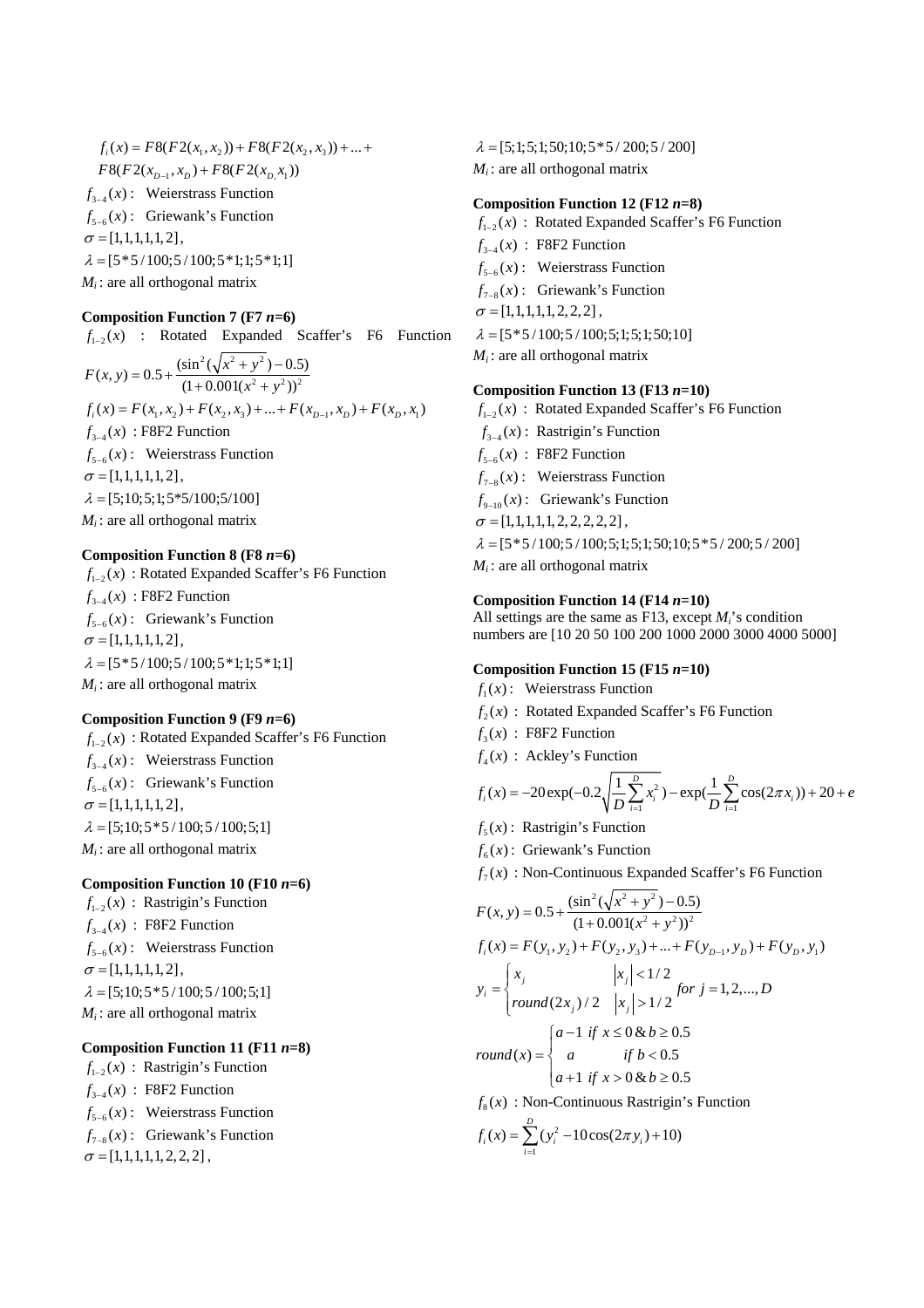$$
y_i = \begin{cases} x_j & |x_j| < 1/2 \\ round(2x_j) / 2 & |x_j| > 1/2 \end{cases} for j = 1, 2, ..., D
$$

 $f<sub>9</sub>(x)$ : High Conditioned Elliptic Function

$$
f(x) = \sum_{i=1}^{D} (10^6)^{\frac{i-1}{D-1}} x_i^2
$$

$$
f_i(x) = (\sum_{i=1}^{D} x_i^2)(1+0.1|N(0,1)|)
$$

| Table II. Test function properties |               |               |               |  |
|------------------------------------|---------------|---------------|---------------|--|
| <b>Test Function</b>               | No. of equal  | No. of basic  | Rotation used |  |
|                                    | global optima | function used | (Y/N)         |  |
| F1                                 | 8             | 4             | N             |  |
| F2                                 | 6             | 3             | N             |  |
| F <sub>3</sub>                     | 6             | 3             | N             |  |
| F <sub>4</sub>                     | 6             | 3             | N             |  |
| F <sub>5</sub>                     | 6             | 3             | N             |  |
| F <sub>6</sub>                     | 6             | 3             | Y             |  |
| F7                                 | 6             | 3             | Y             |  |
| F8                                 | 6             | 3             | Y             |  |
| F <sub>9</sub>                     | 6             | 3             | Y             |  |
| F10                                | 6             | 3             | Y             |  |
| F11                                | 8             |               | Y             |  |
| F <sub>12</sub>                    | 8             | 4             | Y             |  |
| F13                                | 10            | 5             | Y             |  |
| F14                                | 10            | 5             |               |  |
| F15                                | 10            | 10            |               |  |

### V. EXPERIMENTS AND RESULTS

| $F=0.9$ , $CR=0.1$ .                                            |
|-----------------------------------------------------------------|
| Two experiments are conducted as follows:                       |
| 1. $D=10$ , Test Functions: F1-F15                              |
| 2. $D=30$ , Test Functions: F1-F5                               |
| For comparison, the following two criteria are used:            |
| 1. Number of optima found [18]                                  |
| 2. The best value found                                         |
| An optimum is considered to be found if there exists a          |
| solution in the population within the tolerated Euclidean       |
| distance to that optimum. The tolerance for all problems is set |

shown in Tables III-V. Since for *D*=30, both algorithms are not able to locate any global optimum, the number of optima found for these problems will be zero. As can been seen from the results, the proposed algorithm outperforms the Crowding-DE on all benchmark problems.

Table III Comparison of number of optima found (*D*=10)

| $f(x) = \sum_{i=1}^{\infty} (10^{-i})$ $x_i$ |                                                                  |                            |               | <b>Test Function</b> |                      | Crowding DE                  |                                   |
|----------------------------------------------|------------------------------------------------------------------|----------------------------|---------------|----------------------|----------------------|------------------------------|-----------------------------------|
|                                              | $f_{10}(x)$ : Sphere Function with Noise in Fitness              |                            |               |                      |                      |                              |                                   |
|                                              |                                                                  |                            |               |                      | <b>Best</b>          | 1                            | $\overline{\mathbf{c}}$           |
|                                              | $f_i(x) = (\sum_{i=1}^{D} x_i^2)(1+0.1 N(0,1) )$                 |                            |               | F1                   | Worst                | $\mathbf{0}$                 | $\overline{0}$                    |
|                                              |                                                                  |                            |               |                      | Mean                 | 0.1                          | $1.2\phantom{0}$                  |
| $n=10$                                       |                                                                  |                            |               |                      | Std<br><b>Best</b>   | 0.3162<br>3                  | 0.7888<br>3                       |
| $\sigma_i = 2$ for all <i>i</i>              |                                                                  |                            |               |                      | Worst                | $\mathbf{1}$                 | 3                                 |
|                                              |                                                                  |                            |               | F <sub>2</sub>       | Mean                 | $\mathbf{2}$                 | 3                                 |
|                                              | $\lambda = [10; 5/20; 1; 5/32; 1; 5/100; 5/50; 1; 5/100; 5/100]$ |                            |               |                      | Std                  | 0.6667                       | $\mathbf{0}$                      |
|                                              | $M_i$ are all rotation matrices, condition number are [100 50 30 |                            |               |                      | <b>Best</b>          | -1                           | 3                                 |
| 10 5 5 4 3 2 2];                             |                                                                  |                            |               | F <sub>3</sub>       | Worst                | $\mathbf{0}$                 | $\mathbf{1}$                      |
|                                              | Table II. Test function properties                               |                            |               |                      | Mean                 | 0.1                          | 2.1                               |
| <b>Test Function</b>                         | No. of equal                                                     | No. of basic               | Rotation used |                      | Std<br><b>Best</b>   | 0.3162<br>1                  | 0.5676<br>$\overline{\mathbf{c}}$ |
|                                              | global optima                                                    | function used              | (Y/N)         |                      | Worst                | $\boldsymbol{0}$             | $\mathbf{1}$                      |
| F1                                           | 8                                                                | 4                          | N             | F <sub>4</sub>       | Mean                 | 0.7                          | 1.5                               |
| F2                                           | 6                                                                | 3                          | N             |                      | Std                  | 0.4831                       | 0.5270                            |
| F3                                           | 6                                                                | 3                          | N             |                      | <b>Best</b>          | $\overline{\mathbf{c}}$      | 4                                 |
| F4                                           | 6                                                                | 3                          | N             | F <sub>5</sub>       | Worst                | $\mathbf{0}$                 | $\overline{c}$                    |
| F <sub>5</sub>                               | 6                                                                | 3                          | N             |                      | Mean                 | 1.4                          | 2.9                               |
| F <sub>6</sub>                               | 6                                                                | 3                          | Y             |                      | Std<br><b>Best</b>   | 0.6992<br>$\boldsymbol{0}$   | 0.5677<br>3                       |
| F7                                           | 6                                                                | 3                          | Y             |                      | Worst                | $\overline{0}$               | $\mathbf{1}$                      |
| F8<br>F <sub>9</sub>                         | 6<br>6                                                           | 3<br>3                     | Y<br>Y        | F <sub>6</sub>       | Mean                 | 0                            | 2.4                               |
| F10                                          | 6                                                                | 3                          | Y             |                      | Std                  | $\mathbf{0}$                 | 0.6992                            |
| F11                                          | 8                                                                | 4                          | Y             |                      | <b>Best</b>          | $\mathbf{0}$                 | $\bf{0}$                          |
| F12                                          | 8                                                                | 4                          | Y             | F7                   | Worst                | $\overline{0}$               | $\mathbf{0}$                      |
| F13                                          | 10                                                               | 5                          | Y             |                      | Mean                 | 0                            | 0                                 |
| F14                                          | 10                                                               | 5                          | Y             |                      | Std                  | $\mathbf{0}$<br>$\theta$     | $\mathbf{0}$<br>1                 |
| F15                                          | 10                                                               | 10                         | Y             |                      | <b>Best</b><br>Worst | $\overline{0}$               | $\boldsymbol{0}$                  |
|                                              |                                                                  |                            |               | F8                   | Mean                 | $\bf{0}$                     | 0.2                               |
|                                              |                                                                  | V. EXPERIMENTS AND RESULTS |               |                      | Std                  | $\overline{0}$               | 0.4216                            |
|                                              |                                                                  |                            |               |                      | <b>Best</b>          | 1                            | $\mathbf{2}$                      |
|                                              |                                                                  |                            |               | F <sub>9</sub>       | Worst                | $\overline{0}$               | $\boldsymbol{0}$                  |
|                                              | For the simulations, Matlab 7.1 is used as the programming       |                            |               |                      | Mean                 | 0.1                          | 1.1                               |
|                                              | language. The configurations of the computer are Intel           |                            |               |                      | Std<br><b>Best</b>   | 0.3162<br>$\overline{0}$     | 0.8756<br>$\boldsymbol{0}$        |
|                                              | Pentium® 4 CPU 3.00 GHZ, 2 GB of memory. As the test             |                            |               |                      | Worst                | $\mathbf{0}$                 | $\mathbf{0}$                      |
|                                              | problems are relatively complex and the number of optima is      |                            |               | F10                  | Mean                 | 0                            | $\bf{0}$                          |
|                                              | large, a large population size should be used. The population    |                            |               |                      | Std                  | $\overline{0}$               | $\mathbf{0}$                      |
|                                              | size is set 600 for $D=10$ and 1200 for $D=30$ . The maximum     |                            |               |                      | <b>Best</b>          | 1                            | 1                                 |
|                                              | number of generation is 500 for $D=10$ and 1000 for $D=30$ .     |                            |               | F11                  | Worst                | $\boldsymbol{0}$             | 1                                 |
|                                              | Therefore, the maximum number of function evaluations will       |                            |               |                      | Mean                 | 0.4                          | 1                                 |
|                                              | be the population size multiplied by number of generations       |                            |               |                      | Std                  | 0.5164<br>$\boldsymbol{0}$   | $\boldsymbol{0}$                  |
|                                              |                                                                  |                            |               |                      | <b>Best</b><br>Worst | $\boldsymbol{0}$             | 1<br>$\overline{0}$               |
|                                              | for both algorithms. The parameters used in the algorithms       |                            |               | F12                  | Mean                 | $\bf{0}$                     | 0.2                               |
| are list as below:                           |                                                                  |                            |               |                      | Std                  | $\mathbf{0}$                 | 0.4216                            |
|                                              |                                                                  | $F=0.9, CR=0.1,$           |               |                      | <b>Best</b>          | $\mathbf{0}$                 | 1                                 |
|                                              | Two experiments are conducted as follows:                        |                            |               | F13                  | Worst                | $\mathbf{0}$                 | $\boldsymbol{0}$                  |
|                                              | 1. D=10, Test Functions: F1-F15                                  |                            |               |                      | Mean                 | 0                            | 0.2                               |
|                                              | 2. D=30, Test Functions: F1-F5                                   |                            |               |                      | Std                  | $\Omega$                     | 0.4216                            |
|                                              | For comparison, the following two criteria are used:             |                            |               |                      | <b>Best</b><br>Worst | $\mathbf{0}$<br>$\mathbf{0}$ | $\bf{0}$<br>$\bf{0}$              |
|                                              | 1. Number of optima found [18]                                   |                            |               | F14                  | Mean                 | 0                            | 0                                 |
|                                              | 2. The best value found                                          |                            |               |                      | Std                  | $\overline{0}$               | 0                                 |
|                                              | An optimum is considered to be found if there exists a           |                            |               |                      | <b>Best</b>          | $\mathbf{0}$                 | 2                                 |
|                                              | solution in the population within the tolerated Euclidean        |                            |               | F15                  | Worst                | $\boldsymbol{0}$             | $\boldsymbol{0}$                  |
|                                              | distance to that optimum. The tolerance for all problems is set  |                            |               |                      | Mean                 | $\boldsymbol{0}$             | 0.5                               |
|                                              | to 0.1. All problems are run for 25 times. The results are       |                            |               |                      | Std                  | $\boldsymbol{0}$             | 0.7071                            |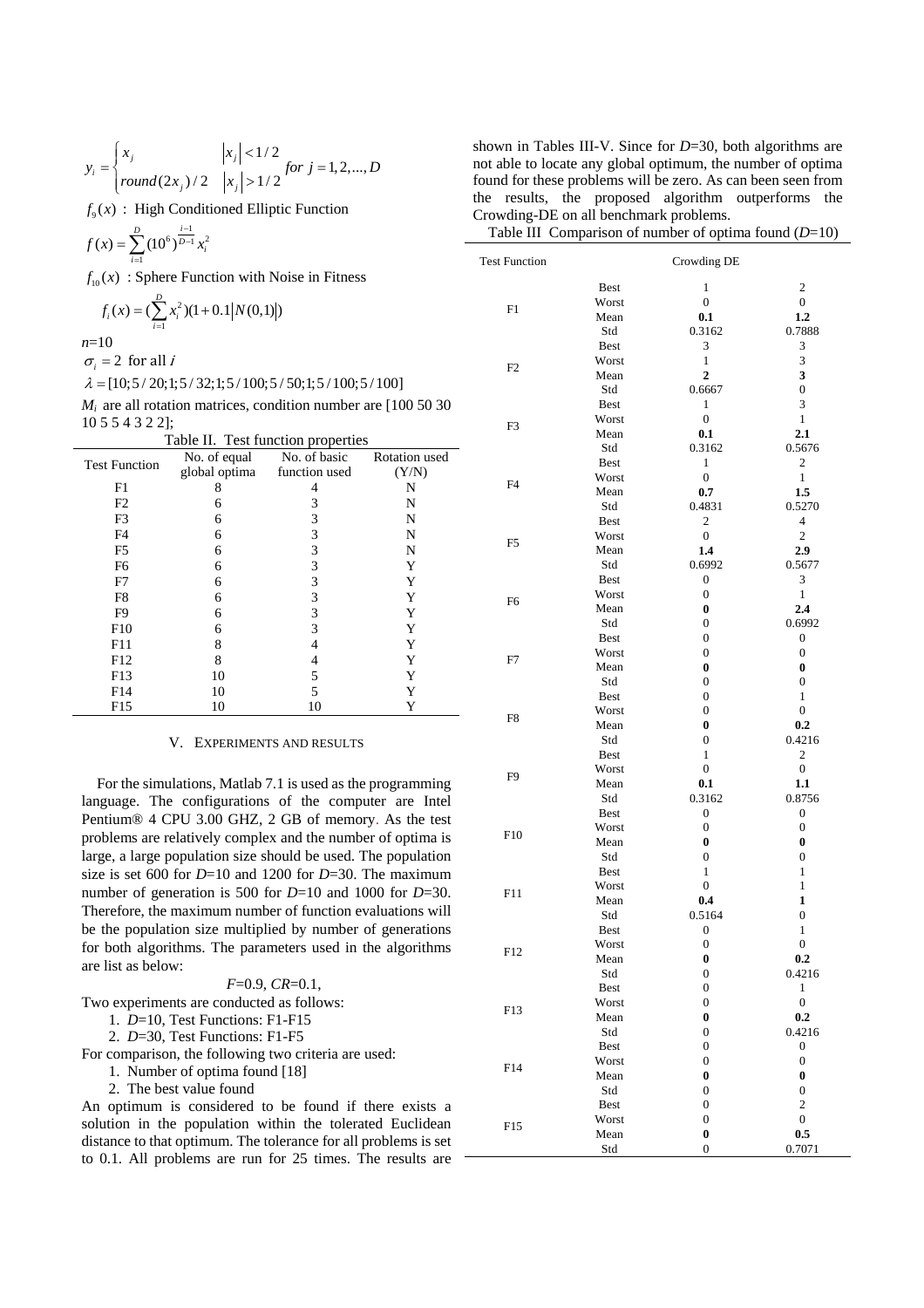Table IV. Comparison of best value found (*D*=10)

| <b>Test Function</b> |             | Crowding DE       | <b>ERTS-DE</b>    |
|----------------------|-------------|-------------------|-------------------|
|                      | <b>Best</b> | $-0.3218$         | $-0.1777$         |
|                      | Worst       | $-1.9420$         | $-0.8395$         |
| F1                   | Mean        | -1.1618           | $-0.4367$         |
|                      | Std         | 0.4773            | 0.1912            |
|                      | <b>Best</b> | $-0.0480$         | $-0.0074$         |
|                      | Worst       | $-0.1316$         | $-0.0339$         |
| F <sub>2</sub>       | Mean        | $-0.0911$         | -0.0239           |
|                      | Std         | 0.0272            | 0.0077            |
|                      | <b>Best</b> | $-0.0987$         | $-0.0306$         |
|                      | Worst       | $-0.3566$         | $-0.0904$         |
| F <sub>3</sub>       | Mean        | $-0.1954$         | $-0.0615$         |
|                      | Std         | 0.0834            | 0.0225            |
|                      | <b>Best</b> | $-26.4690$        | $-11.5970$        |
| F <sub>4</sub>       | Worst       | -39.4740          | $-27.5910$        |
|                      | Mean        | $-31.7634$        | $-18.4755$        |
|                      | Std         | 4.5066            | 5.5951            |
|                      | <b>Best</b> | $-0.0999$         | $-0.0137$         |
| F <sub>5</sub>       | Worst       | $-0.2112$         | $-0.0832$         |
|                      | Mean        | $-0.1292$         | $-0.0377$         |
|                      | Std         | 0.0345            | 0.0215            |
|                      | <b>Best</b> | $-2.2706$         | $-0.1270$         |
| F <sub>6</sub>       | Worst       | $-6.5206$         | $-0.9615$         |
|                      | Mean        | -4.6309           | $-0.5758$         |
|                      | Std         | 1.2340            | 0.2838            |
|                      | <b>Best</b> | $-43.1750$        | $-3.6100$         |
| F7                   | Worst       | $-114.7600$       | $-18.0540$        |
|                      | Mean        | $-64.6664$        | -11.0893          |
|                      | Std         | 20.8064           | 4.8449            |
|                      | <b>Best</b> | $-7.2632$         | $-1.8996$         |
| F8                   | Worst       | $-20.1200$        | -5.8679           |
|                      | Mean        | -13.1706          | -3.7509           |
|                      | Std         | 3.7754            | 1.2317            |
|                      | <b>Best</b> | $-2.7016$         | $-0.7779$         |
| F <sub>9</sub>       | Worst       | $-10.0240$        | $-2.6185$         |
|                      | Mean<br>Std | -5.9759<br>2.0342 | -1.7434<br>0.6195 |
|                      | <b>Best</b> | -21.2510          | -1.6850           |
|                      | Worst       | $-40.4930$        | -3.6430           |
| F10                  | Mean        | $-29.6469$        | $-2.5746$         |
|                      | Std         | 6.5543            | 0.5745            |
|                      | <b>Best</b> | $-14.2310$        | $-2.6533$         |
|                      | Worst       | $-20.9890$        | $-11.0240$        |
| F11                  | Mean        | $-17.7898$        | -5.7436           |
|                      | Std         | 2.2209            | 2.3804            |
|                      | <b>Best</b> | -3.9807           | -1.1163           |
|                      | Worst       | $-20.2220$        | $-4.8248$         |
| F12                  | Mean        | -14.1562          | -2.0342           |
|                      | Std         | 5.6613            | 1.1223            |
|                      | <b>Best</b> | $-9.2783$         | $-3.0312$         |
|                      | Worst       | -30.0480          | $-12.7220$        |
| F <sub>13</sub>      | Mean        | $-23.6060$        | -6.2305           |
|                      | Std         | 6.6086            | 3.2660            |
|                      | <b>Best</b> | $-38.1120$        | -3.2552           |
| F14                  | Worst       | -81.2650          | $-75.5100$        |
|                      | Mean        | -56.5465          | $-30.5935$        |
|                      | Std         | 16.0574           | 56.4823           |
|                      | <b>Best</b> | $-9.4756$         | -1.2842           |
| F <sub>15</sub>      | Worst       | -46.7710          | $-5.0021$         |
|                      | Mean        | -21.6305          | -2.9632           |
|                      | Std         | 11.6107           | 1.0729            |

Table V. Comparison of best value found (*D*=30)

| <b>Test Function</b> |             | Crowding DE | <b>ERTS-DE</b> |
|----------------------|-------------|-------------|----------------|
|                      | <b>Best</b> | $-5.1271$   | $-2.9273$      |
| F1                   | Worst       | $-7.8151$   | $-4.5686$      |
|                      | Mean        | $-6.2561$   | $-3.8060$      |
|                      | Std         | 0.8332      | 0.6433         |
|                      | <b>Best</b> | $-2.6091$   | $-1.1209$      |
| F2                   | Worst       | $-3.7313$   | $-1.6555$      |
|                      | Mean        | $-3.1617$   | $-1.3865$      |
|                      | Std         | 0.4195      | 0.1907         |
|                      | <b>Best</b> | $-2.4809$   | $-0.7774$      |
| F <sub>3</sub>       | Worst       | $-4.3563$   | $-2.0588$      |
|                      | Mean        | $-3.7140$   | $-1.6436$      |
|                      | Std         | 0.6220      | 0.3615         |
|                      | <b>Best</b> | $-72.2550$  | $-59.2930$     |
| F4                   | Worst       | $-74.8780$  | $-72.5570$     |
|                      | Mean        | -73.9101    | $-64.6000$     |
|                      | Std         | 0.9569      | 4.5664         |
|                      | <b>Best</b> | $-2.2144$   | $-1.0255$      |
| F <sub>5</sub>       | Worst       | $-3.9658$   | $-1.6979$      |
|                      | Mean        | $-3.0425$   | $-1.4246$      |
|                      | Std         | 0.5437      | 0.1853         |

### VI. CONCLUSION

In this paper, differential evolution algorithm with an ensemble of restricted tournament selection-based niching algorithm is proposed to overcome the difficulty of choosing window size parameter when solving multi-modal optimization problems. The proposed algorithm is compared with the Crowding-DE on a set of newly designed scalable multi-modal problems. As we can see from the result, the proposed algorithm outperforms the Crowding-DE on all the test problems.

#### **REFERENCES**

- [1] S. W. Mahfoud, "Niching methods for genetic algorithms," Ph.D. dissertation, Urbana, IL, USA, 1995. [Online]. Available: citeseer.ist.psu.edu/mahfoud95niching.html.
- [2] K. Koper and M. Wysession, "Multimodal function optimization with a niching genetic algorithm: A seis-mological example," *Bulletin of the Seismological Society of America*, vol. 89, pp. 978-988, 1999.
- [3] D. J. Cavicchio, "Adaptive search using simulated evolution," Ph.D. dissertation, University of Michigan, Ann Arbor, 1970.
- [4] K. A. De Jong, "An analysis of the behavior of a class of genetic adaptive systems, Ph.D. dissertation, University of Michigan, 1975.
- [5] A. Pétrowski, "A clearing procedure as a niching method for genetic algorithms", *Proc. of the IEEE Int. Conf. on Evolutionary Computation*, New York, USA, 1996, pp. 798–803.
- [6] K. Price. "An introduction to differential evolution." *New Ideas in Optimization,* pages 79-108, 1999.
- [7] R. Thomsen. "Multi-modal optimization using crowding-based differential evolution. In *Proceedings of the 2004 Congress on Evolutionary Computation,* volumn 2, pages 1382-1389, 2004.
- [8] D. Zaharie. "Extensions of differential evolution algorithms for multimodal optimization," *In Proceedings of SYNASC'04, 6th International Symposium of Symbolic and Numeric Algorithms for Scientific Computing*, pages 523{534, 2004.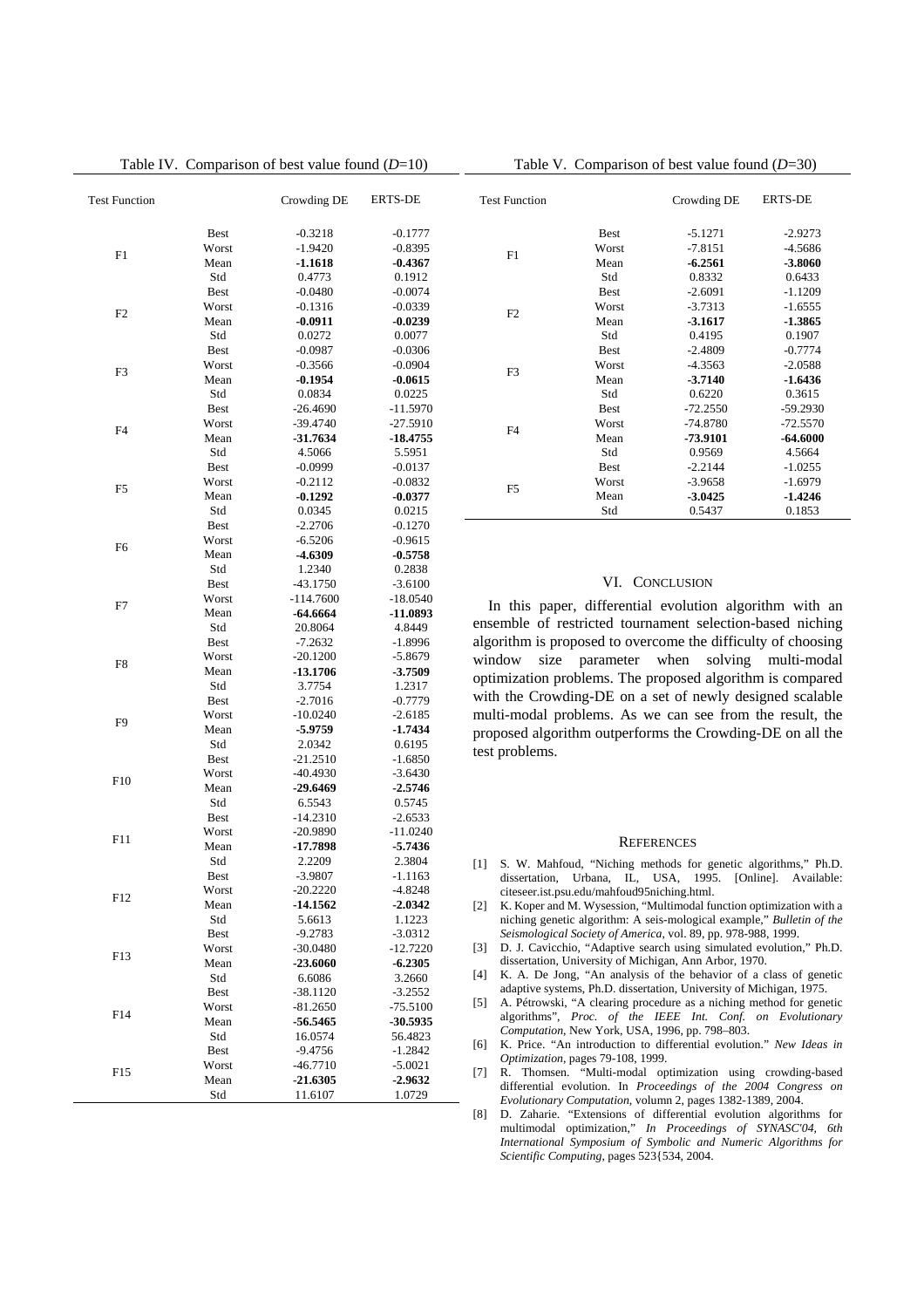- [9] Z. Hendershot. "A differential evolution algorithm for automatically discovering multiple global optima in multidimensional, discontinues spaces. *In Proceedings of MAICS 2004, Fifteenth Midwest Artificial Intelligence and Cognitive Sciences Conference*, pages 92{97, 2004.
- [10] R. Storn and K. V. Price, "Differential evolution-Asimple and efficient heuristic for global optimization over continuous spaces," *Journal of Global Optimization,* vol. 11, pp. 341-359, 1995.
- [11] S. Das, A. Konar and U. K. Chakraborty, " Annealed differential evolution," In *Proc. IEEE Congress on Evolutionary Computation, Singapore,* 2007.
- [12] U. K. Chakraborty, S. Das and A. Konar, "Differential evolution with local neighborhood, In *Proc. IEEE Congress on Evolutionary Computation,* Canada, 2006.
- [13] V. L. Huang, A. K. Qin and P. N. Suganthan, "Self-adaptive Differential Evolution Algorithm for Constrained Real-Parameter Optimization", In *Proc. IEEE Congress on Evolutionary Computation,*  Canada, 2006.
- [14] X. Q. Chen, Z. X. Hou, and J. X. Liu, "Multi-objective optimization with modified pareto differential evolution," in *International Conference on Intelligent Computation Technology and Automation,*, Piscataway, NJ 08855-1331, United States, 2008.
- [15] G. Harik, "Finding multiple solutions in problems of bounded difficulty," University of Illinois at Urbana-Champaign, 1994, IIIiGAL Report No. 94002.
- [16] D H. Wolpert, W. G. Macready, No free lunch theorems for optimization, IEEE Transactions on Evolutionary Computation 1  $(1997)$  67–82.
- [17] P. N. Suganthan, N. Hansen, J. J. Liang, K. Deb, Y. –P. Chen, A. Auger and S. Tiwari, "Problem definitions and evaluation criteria for the CEC 2005 special session on real-parameter optimization," *Technical Report,* Nanyang Technological University, May 2005.
- [18] J. Gan, K. Warwick, "A variable radius niching technique for speciation in genetic algorithms," In *Proc. of the Genetic and Evolutionary Computation Conference (GECCO 2000)*, San Francisco, USA, 2000, pp. 96–103.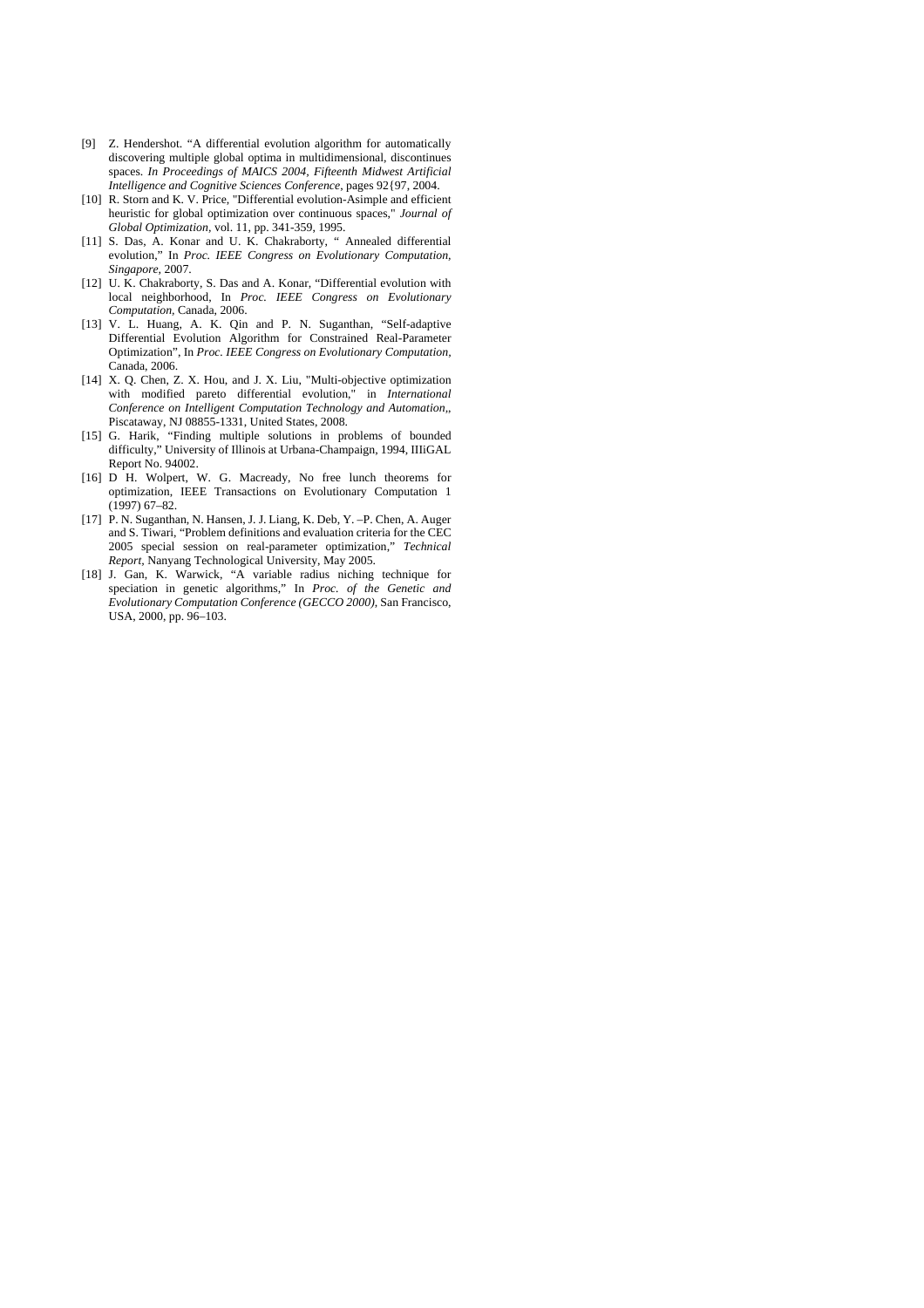# **Appendix (not to publish, just to assist the review process)**

# **Test Function Set 1**

F1: Two-Peak Trap

$$
f_1(x) = \begin{cases} \frac{160}{15}(15-x), & \text{for } 0 \le x \le 15\\ \frac{200}{5}(x-15), & \text{for } 15 \le x \le 20 \end{cases}
$$

Range:  $0 \le x \le 20$ 

F2: Central Two-Peak Trap

$$
f_2(x) = \begin{cases} \frac{160}{10}x, & \text{for } 0 \le x \le 10\\ \frac{160}{5}(15-x) & \text{for } 10 \le x \le 15\\ \frac{200}{5}(x-15), & \text{for } 15 \le x \le 20 \end{cases}
$$

Range:  $0 \le x \le 20$ 

F3: Five-Uneven-Peak Trap

$$
f_3(x) = \begin{cases} 80(2.5 - x) & \text{for } 0 \le x < 2.5 \\ 64(x - 2.5) & \text{for } 2.5 \le x < 5 \\ 64(7.5 - x) & \text{for } 5 \le x < 7.5 \\ 28(x - 7.5) & \text{for } 7.5 \le x < 12.5 \\ 28(17.5 - x) & \text{for } 12.5 \le x < 17.5 \\ 32(x - 17.5) & \text{for } 17.5 \le x < 22.5 \\ 32(27.5 - x) & \text{for } 22.5 \le x < 27.5 \\ 80(x - 27.5) & \text{for } 27.5 \le x \le 30 \end{cases}
$$

Range:  $0 \le x \le 20$ 

# F4: Equal Maxima

 $f_4(x) = \sin^6(5\pi x)$ 

Range:  $0 \le x \le 1$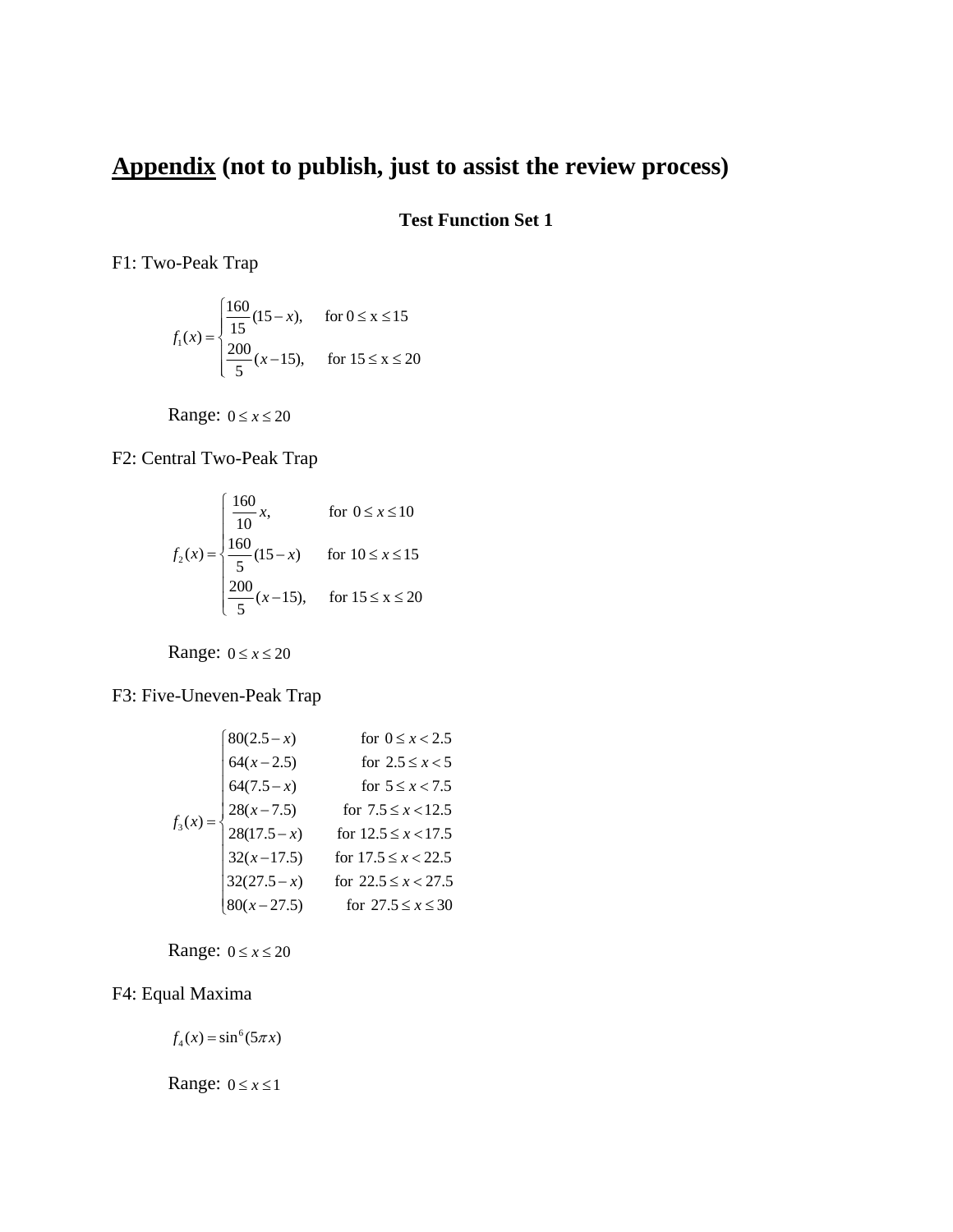F5: Decreasing Maxima

$$
f_5(x) = \exp[-2\log(2) \cdot (\frac{x - 0.1}{0.8})^2] \cdot \sin^6(5\pi x)
$$

Range:  $0 \le x \le 1$ 

F6: Uneven Maxima

$$
f_6(x) = \sin^6(5\pi(x^{3/4} - 0.05))
$$

Range:  $0 \le x \le 1$ 

F7: Uneven Decreasing Maxima

$$
f_7(x) = \exp[-2\log(2) \cdot (\frac{x - 0.08}{0.854})^2] \cdot \sin^6(5\pi (x^{3/4} - 0.05))
$$

Range:  $0 \le x \le 1$ 

F8: Himmelblau's function

$$
f_8(x, y) = 200 - (x^2 + y - 11)^2 - (x + y^2 - 7)^2
$$

Range: 
$$
-6 \le x, y \le 6
$$

F9: Six-Hump Camel Back

$$
f_9(x, y) = -4[(4 - 2.1x^2 + \frac{x^4}{3})x^2 + xy + (-4 + 4y^2)y^2]
$$
  
Range:  $-1.9 \le x \le 1.9$ ;

$$
\text{Range:} \quad \begin{array}{c} \text{...} \\ \text{-1.1} \leq y \leq 1.1 \end{array}
$$

F10: Shekel's foxholes

$$
f_{10}(x, y) = 500 - \frac{1}{0.002 + \sum_{i=0}^{24} \frac{1}{1 + i + (x - a(i))^6 + (y - b(i))^6}}
$$
  
where  $a(i) = 16(i \mod 5) - 2$ , and  $b(i) = 16(\lfloor (i/5) \rfloor - 2)$ 

Range:  $-65.536 \le x, y \le 65.535$ 

F11: 2D Inverted Shubert function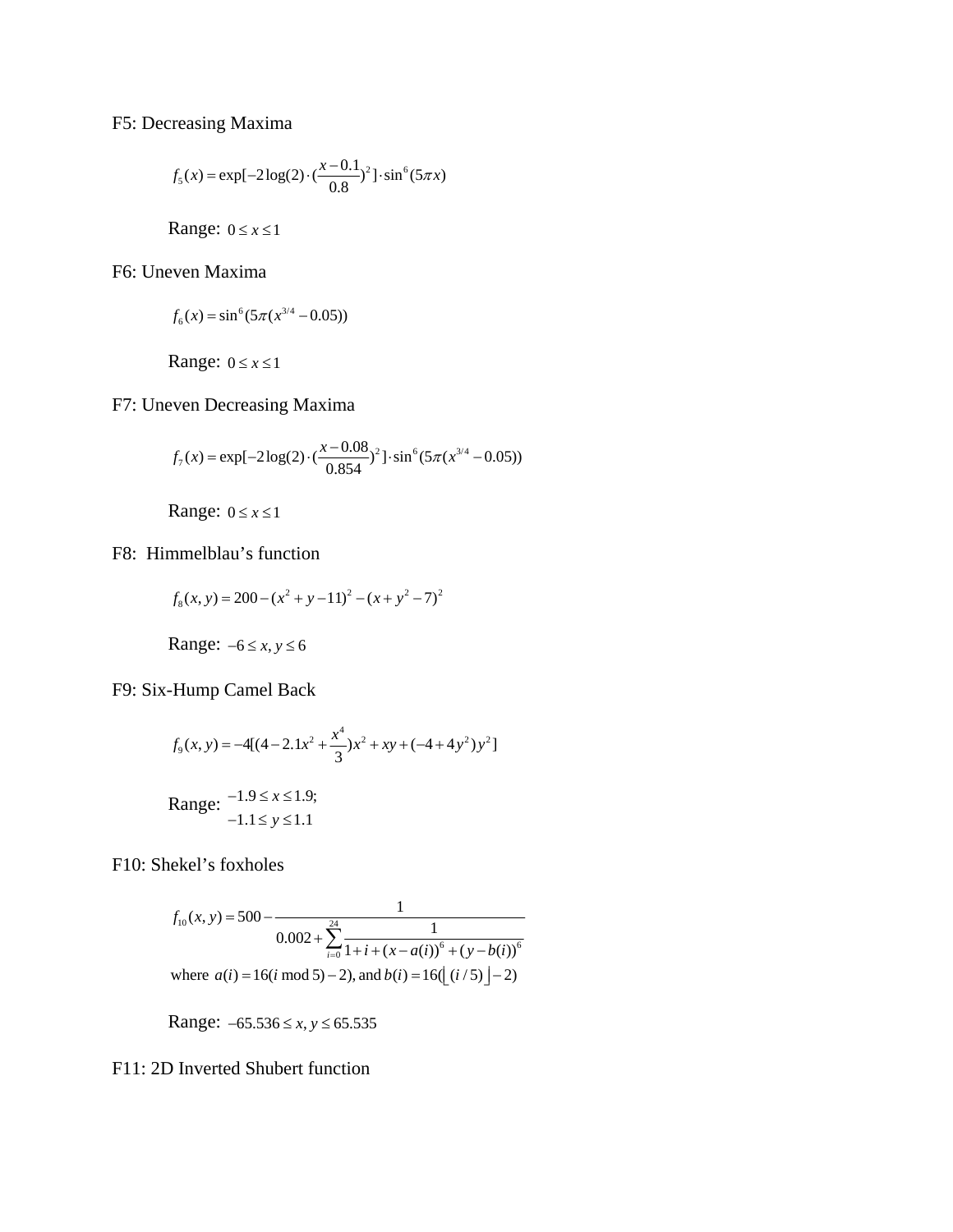$$
f_{11}(\vec{x}) = -\prod_{i=1}^{2} \sum_{j=1}^{5} j \cos[(j+1)x_i + j]
$$

Range:  $-10 \le x_1, x_2 \le 10$ 

# F12-14: Inverted Vincent function

$$
f(\vec{x}) = \frac{1}{n} \sum_{i=1}^{n} \sin(10.\log(x_i))
$$
  
where *n* is the dimension of the problem

Range:  $0.25 \le x_i \le 10$ 

# **Test Function Set 2**

The set 2 composition function are defined as follow:

- $F(x)$ : new composition function
- $f_i(x)$ : i<sup>th</sup> basic function used to construct the composition function.
- *n*: number of basic functions (number of optima)
- *D*: dimensions (can be chosen from 1-100)
- *M<sub>i</sub>* : linear transformation matrix for each  $f_i(x)$
- $i$  *o<sub>i</sub>* : new shifted optima position for each  $f_i(x)$

$$
F(x) = \sum_{i=1}^{n} \left\{ w_i * [f_i](x - o_i) / \lambda_i * M_i) \right\}
$$

*w<sub>i</sub>* : weight value for each  $f_i(x)$ , calculated as follow:

$$
w_i = \exp(-\frac{\sum_{k=1}^{D} (x_k - o_{ik})}{2D\sigma_i^2})
$$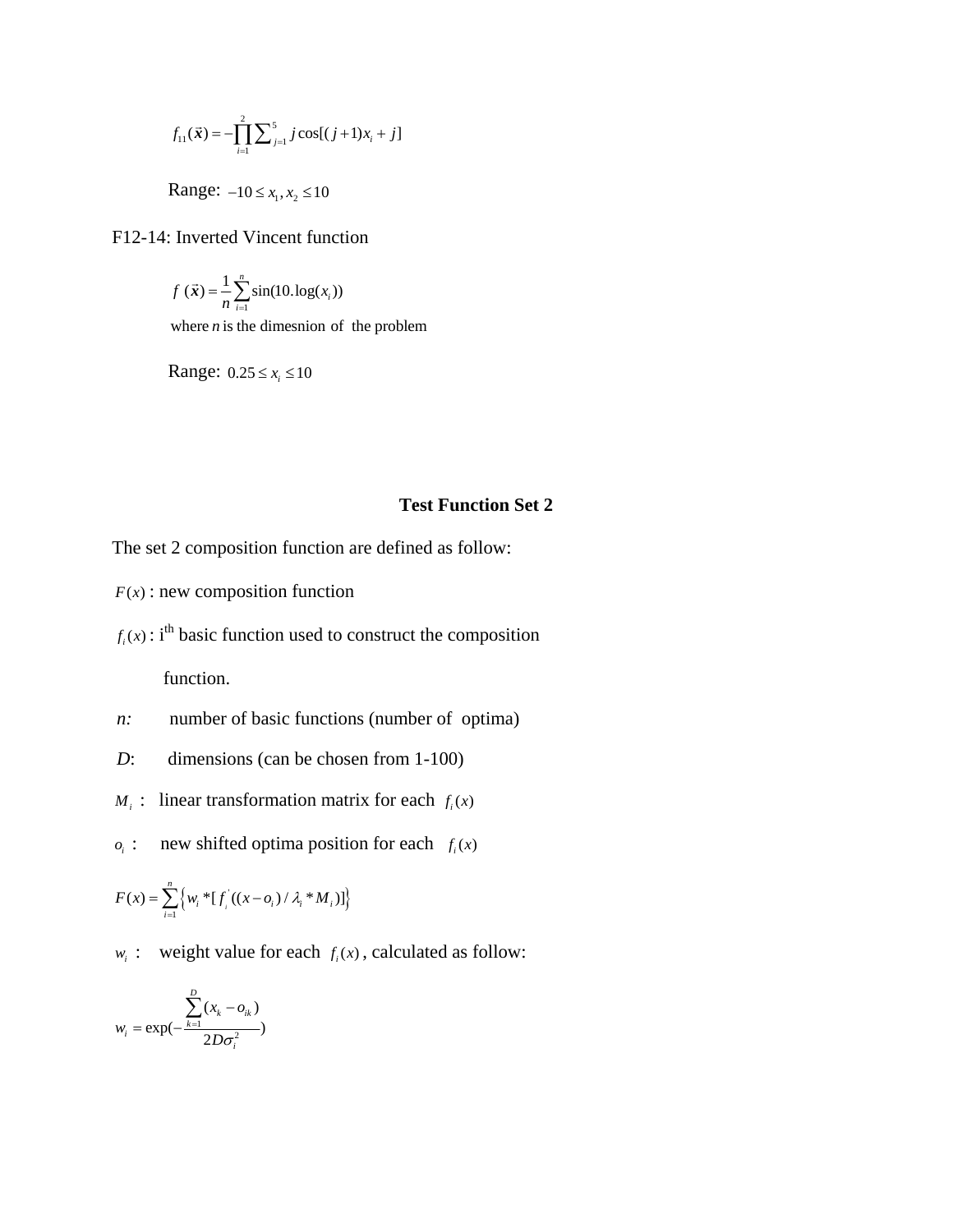$$
w_i = \begin{cases} w_i & w_i == \max(w_i) \\ w_i * (1 - \max(w_i). \land 10) & w_i \neq \max(w_i) \end{cases}
$$

Then normalize the weight  $w_i = w_i / \sum_{i=1}^{n}$  $i = w_i \wedge \sum_{i=1}^{\infty} w_i$  $w_i = w_i / \sum w_i$  $= w_i / \sum_{i=1}$ 

 $\sigma_i$  : used to control each  $f_i(x)$ 's coverage range.

<sup>λ</sup>*i* : used to stretch compress the function.

 $f_i(x) = C \cdot f_i(x) / |f_{\text{max}}|$ , *C* is a predefined constant.

 $f_{\text{max }i}$  is estimated using:  $|f_{\text{max }i}| = f_i((x / \lambda_i) * M_i), x = [5, 5, ..., 5]$ 

# **Composition Function 1 (F15,** *n***=8)**

 $f_{1-2}(x)$ : Rastrigin's Function

$$
f_i(x) = \sum_{i=1}^{D} (x_i^2 - 10\cos(2\pi x_i) + 10)
$$

 $f_{3-4}(x)$ : Weierstrass Function

$$
f_i(x) = \sum_{i=1}^{D} \left(\sum_{k=0}^{k_{\text{max}}} D \sum_{k=0}^{k_{\text{max}}} [a^k \cos(2\pi b^k (x_i + 0.5))]\right) -
$$
  

$$
a = 0.5, b = 3, k_{\text{max}} = 20
$$

 $f_{5-6}(x)$ : Griewank's Function

$$
f_i(x) = \sum_{i=1}^{D} \frac{x_i^2}{4000} - \prod_{i=1}^{D} \cos(\frac{x_i}{\sqrt{i}}) + 1
$$

 $f_{7-8}(x)$ : Sphere Function

$$
f_i(x) = \sum_{i=1}^D x_i^2
$$

 $\sigma_i = 1$  for all *i* 

 $\lambda = [1, 1, 10, 10, 5/60, 5/60, 5/32, 5/32]$ 

 $M_i$ : are all identity matrices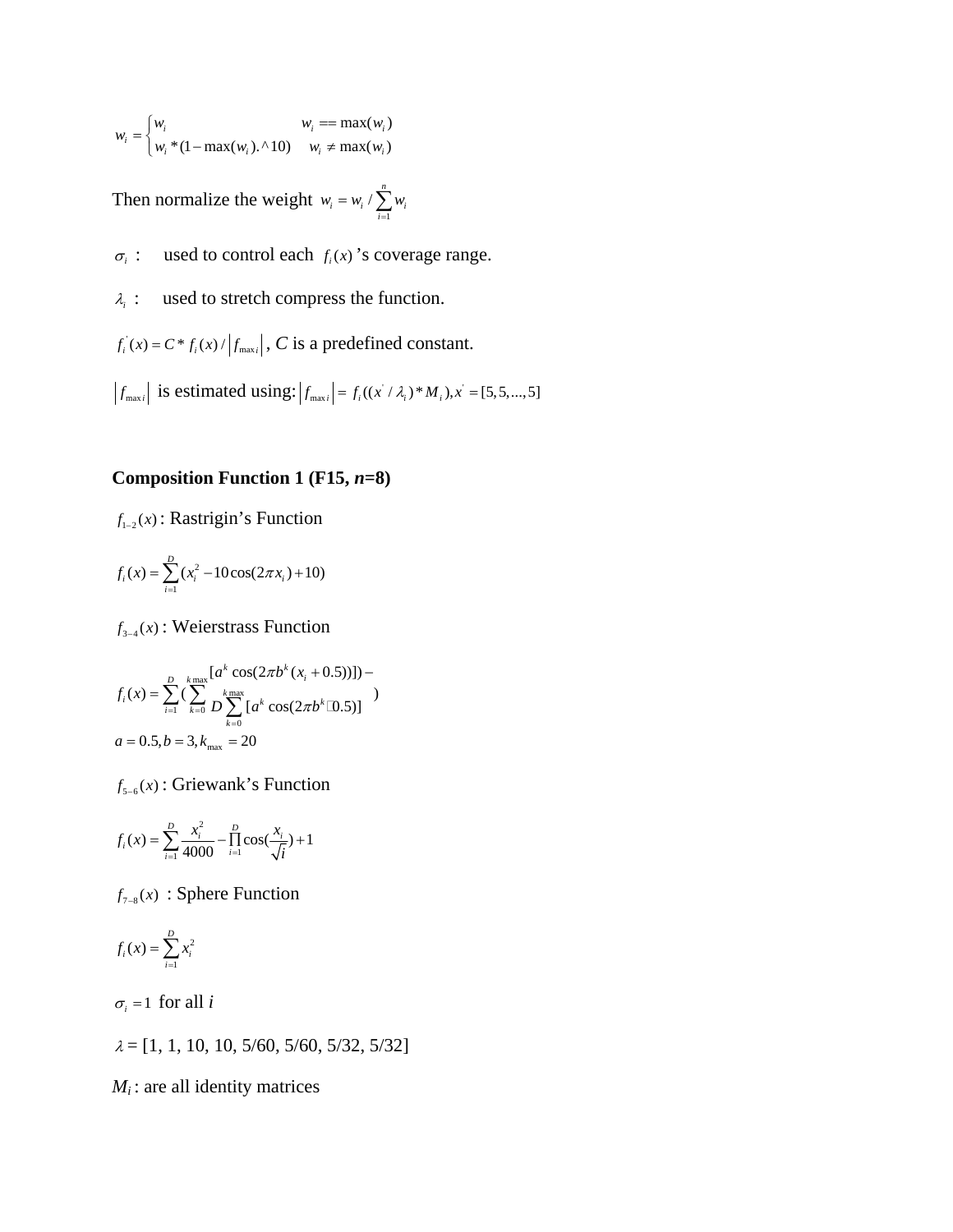These formulas are basic functions; shift and rotation should be added to these functions. Take  $f_i$  as an example, the following function should be evaluated:

$$
f_i(z) = \sum_{i=1}^{D} (z_i^2 - 10\cos(2\pi z_i) + 10)
$$

where  $z = ((x - 0) / \lambda_1)^* M_1$ .

# **Composition Function 2 (F16** *n***=6)**

 $f_{1-2}(x)$ : Griewank's Function  $f_{3-4}(x)$ : Weierstrass Function  $f_{5-6}(x)$ : Sphere Function  $\sigma_i = 1$  for all *i* 

 $\lambda = [1, 1, 10, 10, 5/60, 5/60, ]$ 

 $M_i$ : are all identity matrices

### **Composition Function 3 (F17** *n***=6)**

- $f_{1-2}(x)$ : Rastrigin's Function
- $f_{3-4}(x)$ : Griewank's Function
- $f_{5-6}(x)$ : Sphere Function
- $\sigma_i = 1$  for all *i*
- $\lambda = [1, 1, 10, 10, 5/60, 5/60, ]$
- $M_i$ : are all identity matrices

## **Composition Function 4 (F18** *n***=6)**

- $f_{1-2}(x)$ : Rastrigin's Function
- $f_{3-4}(x)$ : Weierstrass Function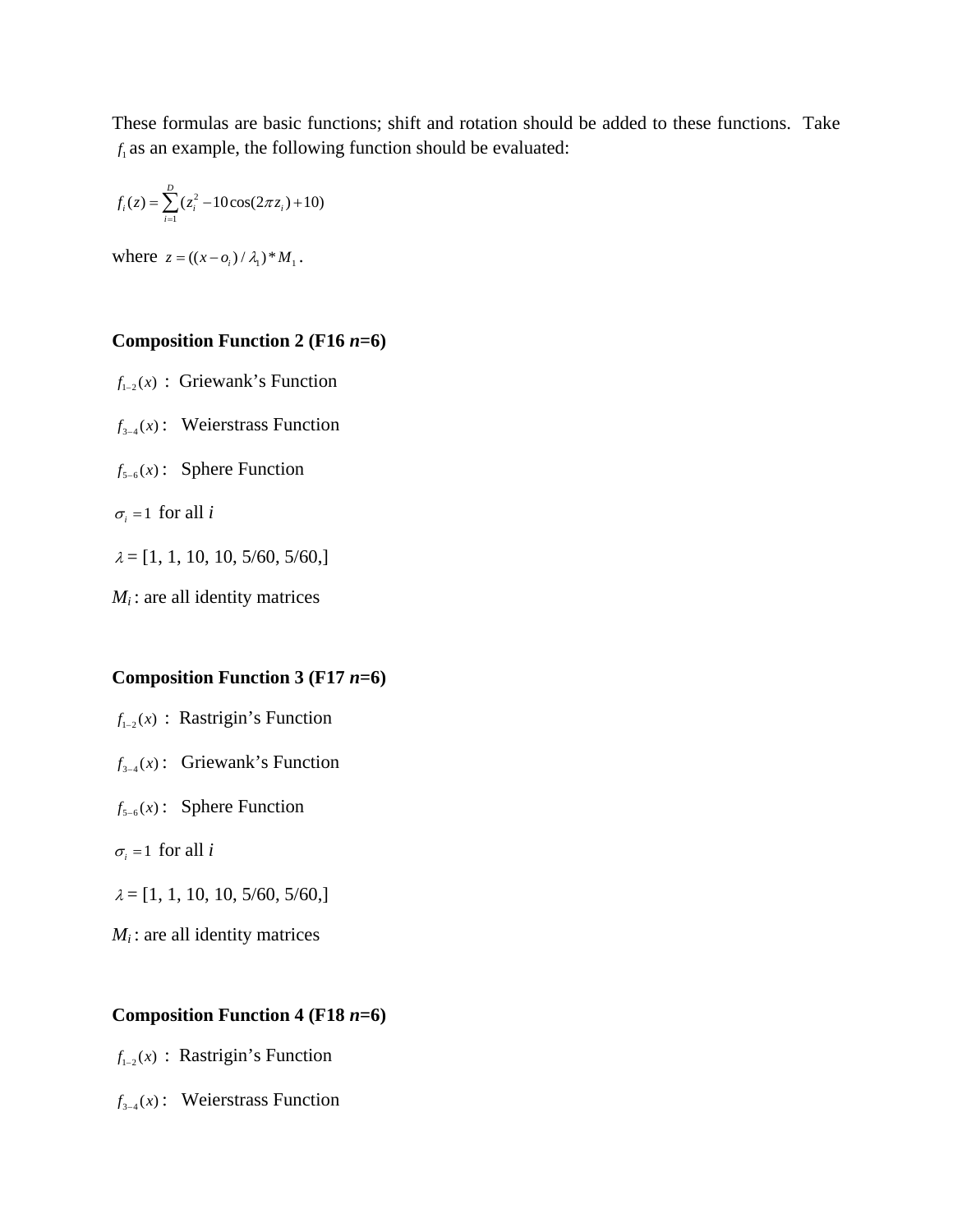$f_{5-6}(x)$ : Griewank's Function

 $\sigma_i = 1$  for all *i* 

 $\lambda = [1, 1, 10, 10, 5/60, 5/60, ]$ 

 $M_i$ : are all identity matrices

# **Composition Function 5 (F19** *n***=6)**

- $f_{1-2}(x)$ : Rastrigin's Function
- $f_{3-4}(x)$ : Weierstrass Function
- $f_{5-6}(x)$ : Sphere Function
- $\sigma_i = 1$  for all *i*
- $\lambda = [1, 1, 10, 10, 5/60, 5/60, ]$
- $M_i$ : are all identity matrices

# **Composition Function 6 (F20** *n***=6)**

$$
f_{1-2}(x) : F8F2 \text{ Function}
$$
\n
$$
F8(x) = \sum_{i=1}^{D} \frac{x_i^2}{4000} - \prod_{i=1}^{D} \cos(\frac{x_i}{\sqrt{i}}) + 1
$$
\n
$$
F2(x) = \sum_{i=1}^{D-1} (100(x_i^2 - x_{i+1})^2 + (x_i - 1)^2)
$$
\n
$$
f_i(x) = F8(F2(x_i, x_2)) + F8(F2(x_2, x_3)) + ... + F8(F2(x_{D-1}, x_D) + F8(F2(x_{D}, x_1))
$$
\n
$$
f_{3-4}(x) : \text{ Weierstrass Function}
$$
\n
$$
f_{5-6}(x) : \text{Griewank's Function}
$$
\n
$$
\sigma = [1, 1, 1, 1, 1, 2],
$$

 $\lambda = [5 * 5 / 100; 5 / 100; 5 * 1; 1; 5 * 1; 1]$ 

 $M_i$ : are all orthogonal matrix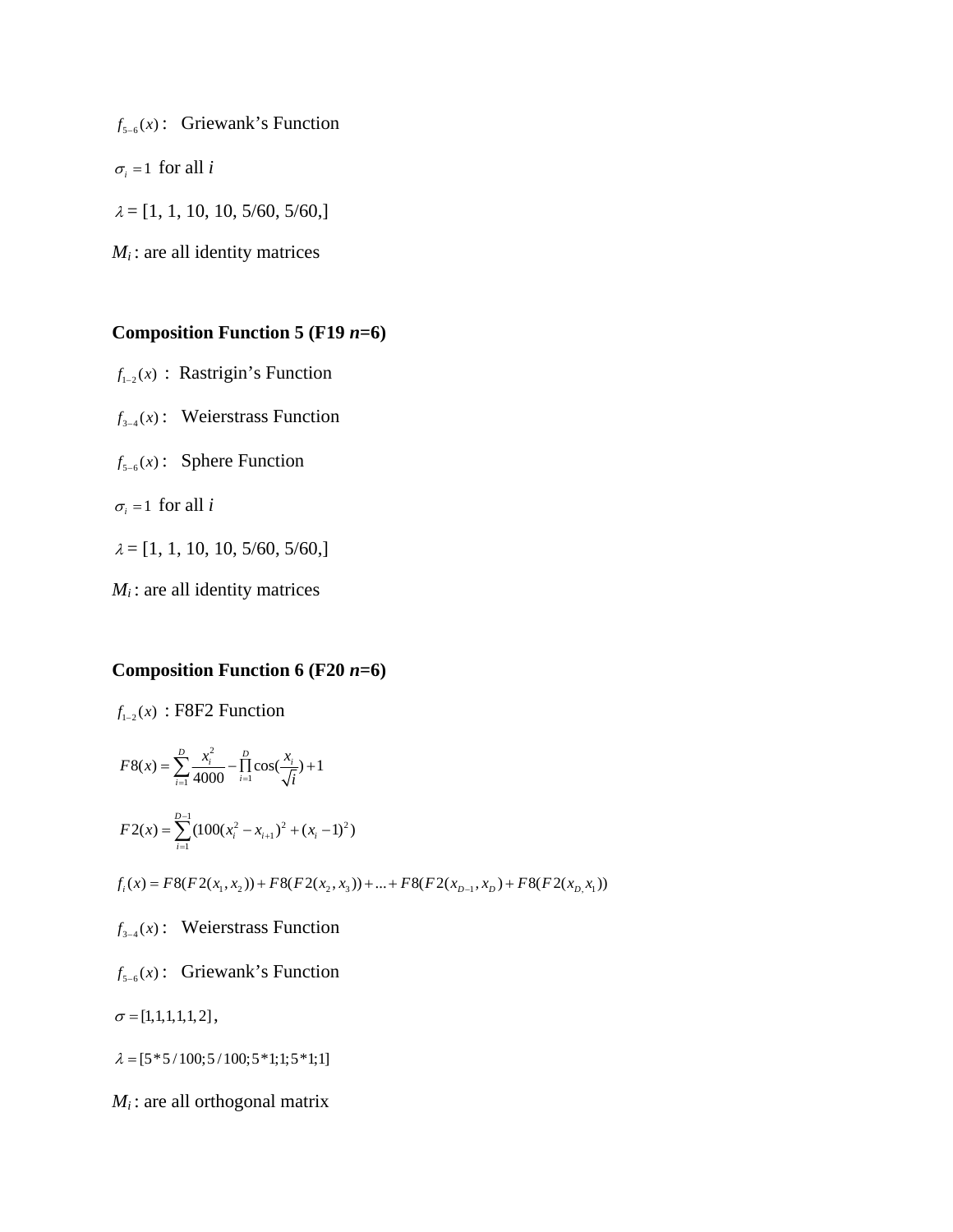# **Composition Function 7 (F21** *n***=6)**

 $f_{1-2}(x)$ : Rotated Expanded Scaffer's F6 Function  $F(x, y) = 0.5 + \frac{(\sin^2(\sqrt{x^2 + y^2}) - 0.5)}{(1 + 0.001(x^2 + y^2))^2}$  $= 0.5 + \frac{(\sin^2(\sqrt{x^2 + y^2}) - (1 + 0.001(x^2 + y^2)))}{(1 + 0.001(x^2 + y^2)))}$ 

$$
f_i(x) = F(x_1, x_2) + F(x_2, x_3) + \dots + F(x_{D-1}, x_D) + F(x_D, x_1)
$$

 $f_{3-4}(x)$ : F8F2 Function

- $f_{5-6}(x)$ : Weierstrass Function
- $\sigma = [1, 1, 1, 1, 1, 2],$
- $\lambda = [5; 10; 5; 1; 5*5/100; 5/100]$
- $M_i$ : are all orthogonal matrix

## **Composition Function 8 (F22** *n***=6)**

- $f_{1-2}(x)$ : Rotated Expanded Scaffer's F6 Function
- $f_{3-4}(x)$ : F8F2 Function
- $f_{5-6}(x)$ : Griewank's Function
- $\sigma = [1, 1, 1, 1, 1, 2],$
- $\lambda = [5 * 5 / 100; 5 / 100; 5 * 1; 1; 5 * 1; 1]$
- $M_i$ : are all orthogonal matrix

# **Composition Function 9 (F23** *n***=6)**

- $f_{1-2}(x)$ : Rotated Expanded Scaffer's F6 Function
- $f_{3-4}(x)$ : Weierstrass Function
- $f_{5-6}(x)$ : Griewank's Function

 $\sigma = [1, 1, 1, 1, 1, 2],$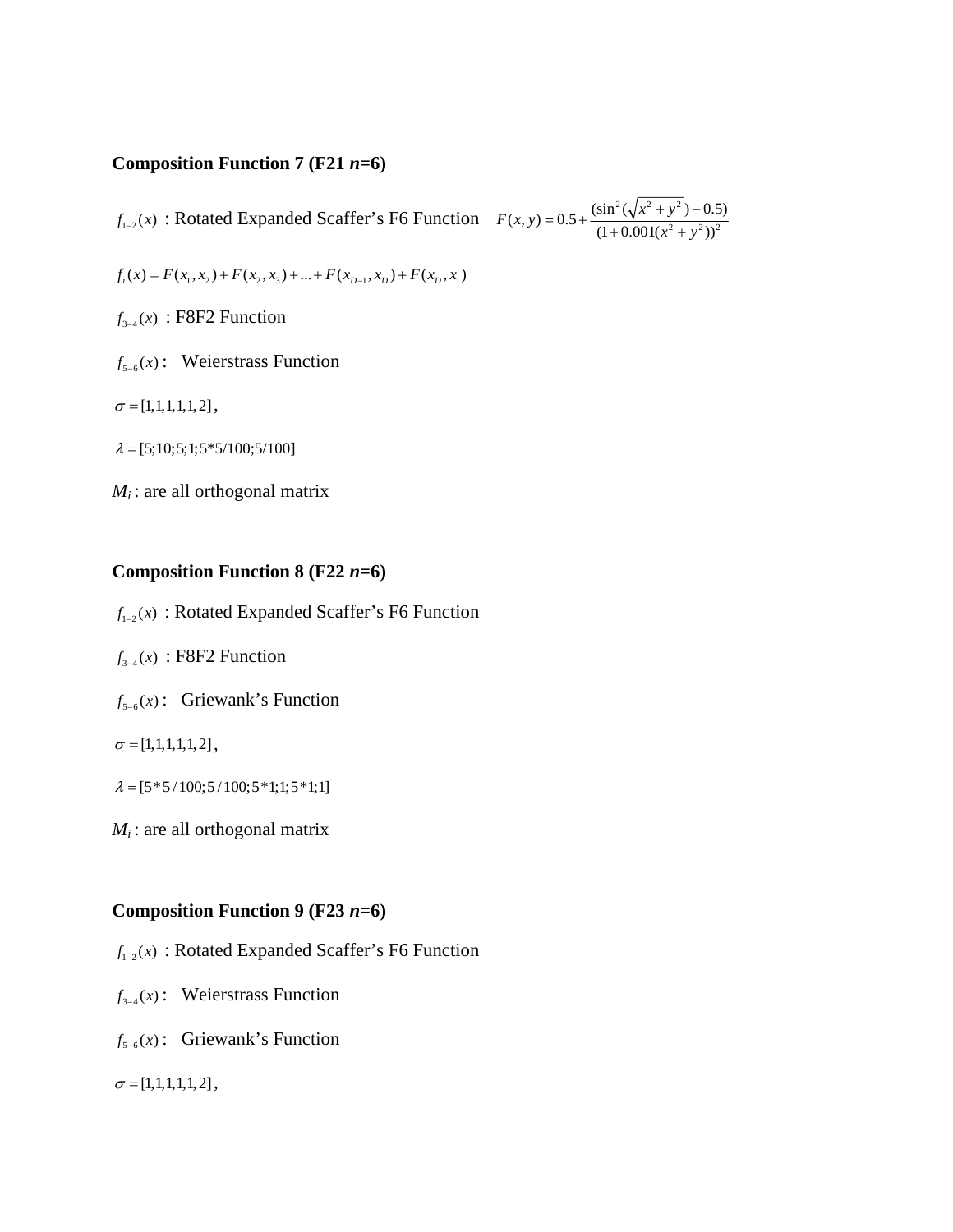$\lambda = [5;10;5*5/100;5/100;5;1]$ 

*M<sub>i</sub>*: are all orthogonal matrix

# **Composition Function 10 (F24** *n***=6)**

- $f_{1-2}(x)$  : Rastrigin's Function
- $f_{3-4}(x)$  : F8F2 Function
- $f_{5-6}(x)$ : Weierstrass Function

 $\sigma = [1, 1, 1, 1, 1, 2],$ 

 $\lambda = [5;10;5*5/100;5/100;5;1]$ 

 $M_i$ : are all orthogonal matrix

# **Composition Function 11 (F25** *n***=8)**

 $f_{1-2}(x)$ : Rastrigin's Function

- $f_{3-4}(x)$ : F8F2 Function
- $f_{5-6}(x)$ : Weierstrass Function
- $f_{7-8}(x)$ : Griewank's Function

 $\sigma = [1, 1, 1, 1, 1, 2, 2, 2]$ ,

- $\lambda = [5;1;5;1;50;10;5*5/200;5/200]$
- $M_i$ : are all orthogonal matrix

# **Composition Function 12 (F26** *n***=8)**

- $f_{1-2}(x)$ : Rotated Expanded Scaffer's F6 Function
- $f_{3-4}(x)$ : F8F2 Function
- $f_{5-6}(x)$ : Weierstrass Function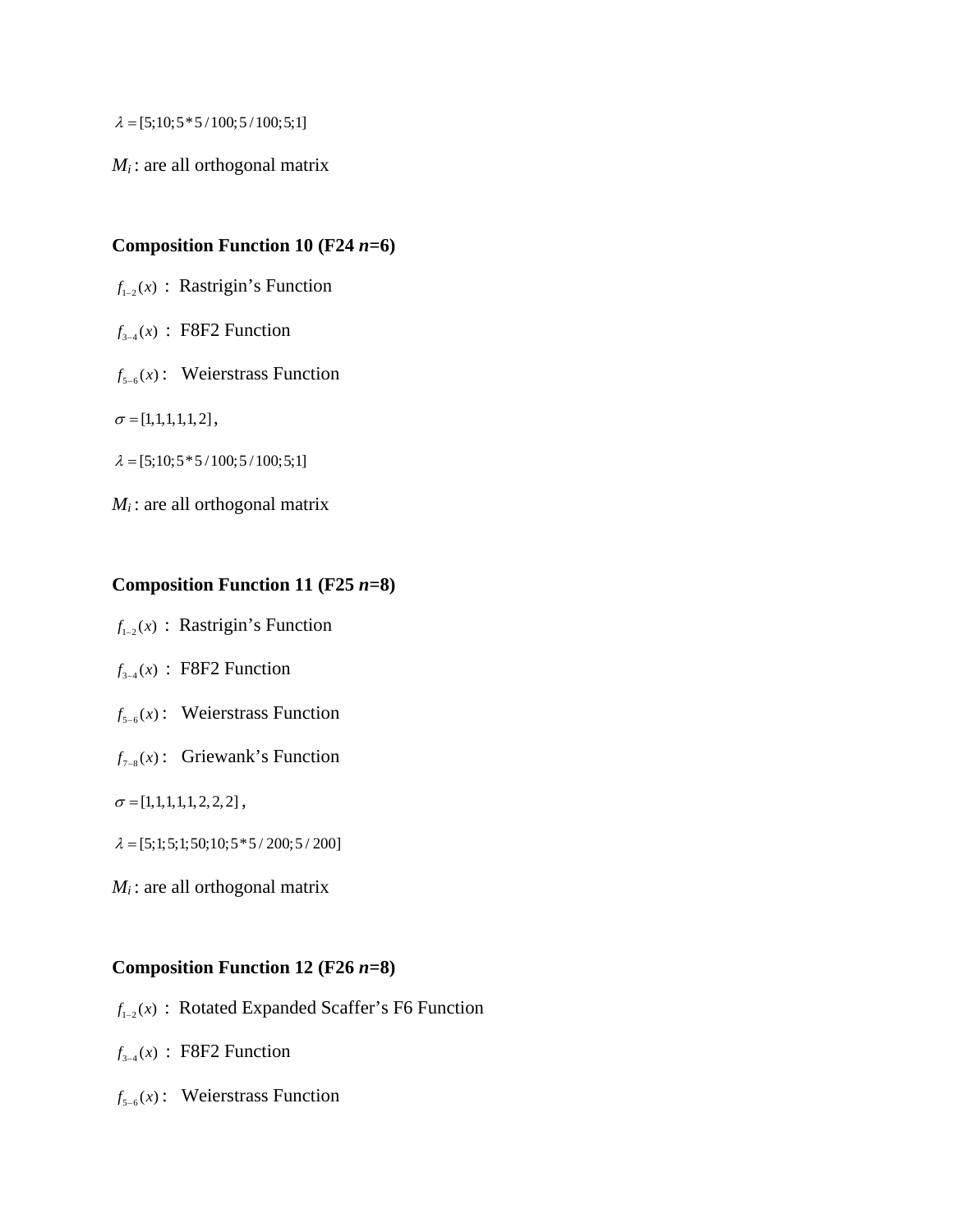$f_{7-8}(x)$ : Griewank's Function

 $\sigma = [1, 1, 1, 1, 1, 2, 2, 2]$ ,

 $\lambda = [5 * 5 / 100; 5 / 100; 5; 1; 5; 1; 50; 10]$ 

 $M_i$ : are all orthogonal matrix

# **Composition Function 13 (F27** *n***=10)**

 $f_{1-2}(x)$ : Rotated Expanded Scaffer's F6 Function

 $f_{3-4}(x)$ : Rastrigin's Function

 $f_{5-6}(x)$ : F8F2 Function

 $f_{7-8}(x)$ : Weierstrass Function

 $f_{9-10}(x)$ : Griewank's Function

 $\sigma = [1, 1, 1, 1, 1, 2, 2, 2, 2, 2]$ ,

 $\lambda = [5 * 5 / 100; 5 / 100; 5; 1; 5; 1; 50; 10; 5 * 5 / 200; 5 / 200]$ 

 $M_i$ : are all orthogonal matrix

## **Composition Function 14 (F28** *n***=10)**

All settings are the same as F13, except *Mi*'s condition numbers are [10 20 50 100 200 1000 2000 3000 4000 5000]

### **Composition Function 15 (F29**  $n=10$ **)**

- $f_1(x)$ : Weierstrass Function
- $f_2(x)$ : Rotated Expanded Scaffer's F6 Function
- $f_3(x)$ : F8F2 Function
- $f_{\mu}(x)$ : Ackley's Function